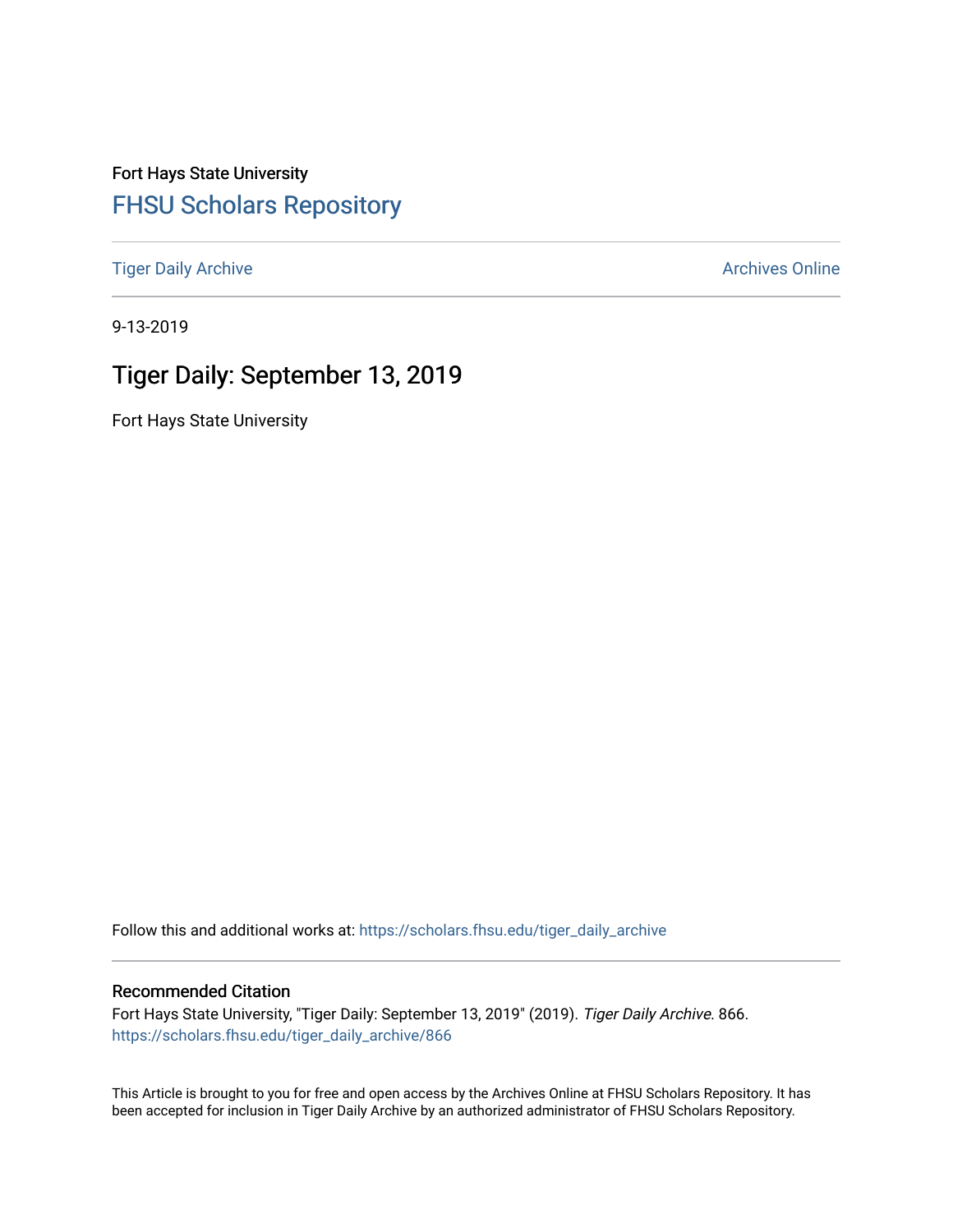# **Tiger Daily [September 13, 2019]**

# Tiger Daily

Fri 9/13/2019 10:13 AM

**To:** Tiger Daily <TigerDaily@fhsu.edu>



### **ANNOUNCEMENTS**

- **[Fresh Food Friday](#page-1-0)**
- **Calendar: Upcoming Professional Development [Opportunities](#page-2-0)**
- **Phi Delta Theta Seeking [Advisors](#page-2-1)**
- **Academic Advising [Certificates](#page-2-2) and Trainings**
- **STEPS to Success [Wellness](#page-3-0) Program**
- **[Novels](#page-3-1) for Hope**
- **[Memorial](#page-4-0) Union New Food Options**
- **Safe Zone [Trainings](#page-4-1)**
- **Sealed Bid Auction of Surplus [Property](#page-4-2)**

### **EVENTS**

# **THIS WEEK/WEEKEND**

- **[Hispanic](#page-4-3) Heritage Month Kickoff – TODAY; 11:00am to 1:00pm**
- **[Mid-Autumn](#page-5-0) Festival Celebration Gala – September 15; 7:30pm to 9:00pm**

# **FUTURE EVENTS**

- **Café May [Mondays](#page-4-4) – September 16; 11:30am**
- **FHSU Career [Readiness](#page-5-1) Week – September 15-18; Times listed below**
- **Victor E. Garden [Workday](#page-6-0) – September 9; 5:00pm**
- **Science Café [Presents:](#page-6-1) "99 Science Cafés & Beyond" – September 16; 7:00pm**
- **MDC Workshop – [Intermediate](#page-6-2) Excel: Data Analysis – September 18; 8:30am to 12:00pm**
- **Maker [Wednesday](#page-6-3) – September 18; 12:00pm to 1:00pm**
- **2 nd [Annual](#page-7-0) Mac N' Cheese with AGD – September 18; 4:30pm to 7:00pm**
- **KWEC [Butterfly](#page-7-1) Festival – September 21; 9:00am to 12:30 pm**
- **TILTed Tech [Mini-Conference:](#page-7-2) Accessibility and Blackboard Ally – September 30; 12:00pm to 3:00pm**
- **MDC Workshop – [CliftonStrengths](#page-8-0) Engaged – October 1; 9:00am to 4:00pm**
- **Rural and [Independent](#page-8-1) Innovators Conference – October 15; 8:00am to 4:30pm**
- **WKHRMA October Seminar – 10 [Complimentary](#page-9-0) Spots Available! – October 23; 8:30am to 3:00pm**

# **SHARE WITH STUDENTS**

- **Student [Organization](#page-9-1) Renewal is Now Open!**
- **Student Organization Registration and [Homecoming](#page-9-2) Registrations**
- **[Parking](#page-10-0) in North Lot at Lewis Field**
- **Tiger Team [Announcement](#page-10-1)**
- <span id="page-1-0"></span>**[FHSU/Dane](#page-10-2) G. Hansen Internships**

**ANNOUNCEMENTS**

**Fresh Food Friday**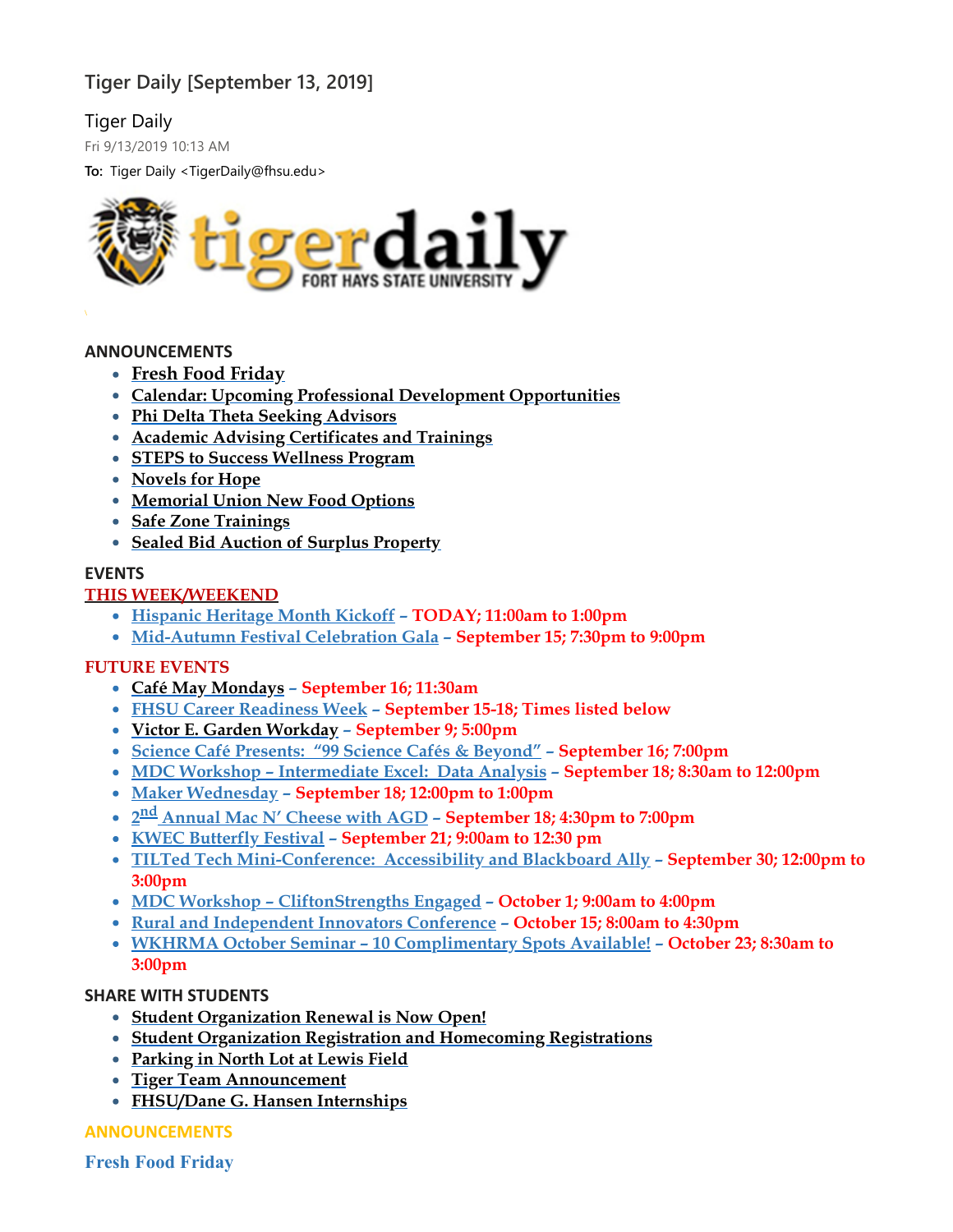This week's Fresh Food Friday is an assortment of avocados and mangos! Due to the limited number of the offering, we ask that you only take one per person. Distribution will begin at 11:00am in the Tiger Food Exchange (located on the main floor of the Forsyth Library). Contact [fhsuhungerinitiatives@gmail.com](mailto:fhsuhungerinitiatives@gmail.com) with any questions.

# <span id="page-2-0"></span>**Calendar: Upcoming Professional Development Opportunities**

Check out upcoming professional development opportunities! The TILT TigerLearn event calendar is your go-to for professional development at FHSU! Check it out here: [http://tigerlearn.fhsu.edu/events/.](http://tigerlearn.fhsu.edu/events/)

To provide faculty and staff with one easy place to see all professional development at FHSU, we're happy to include your event on the TigerLearn calendar. We can include links to your registration site, contact persons for questions, etc. Just contact [TILT-FacultyDev@fhsu.edu,](mailto:TILT-FacultyDev@fhsu.edu) and we'll add your event right away!

# <span id="page-2-1"></span>**Phi Delta Theta Seeking Advisors**

Phi Delta Theta is a new fraternity coming to campus and are looking for Faculty/Staff to sit on the advisory board for the new group being established. You do not need to be an Alumni of Phi Delta Theta, have prior Greek experience, or be a male to be on the advisory board. We are just looking for individuals to provide guidance to young undergraduate students by fostering their growth and leading them to success.

Please contact Austin Dean [\(adean@phideltatheta.org\)](mailto:adean@phideltatheta.org) if interested!

# <span id="page-2-2"></span>**Academic Advising Certificates and Trainings**

The Academic Advising and Career Exploration Center offers certificates for academic advisors each semester. The schedule for this fall is available below.

If you have attended sessions in the past and need to know which sessions you have left to receive your certificate, please email your name and department to **[advising@fhsu.edu](mailto:advising@fhsu.edu)** for assistance.

**NOTE:** This is open to both faculty and staff. Please feel free to bring your lunch to the session. **RSVP:** Please let us know if you are planning to attend by replying to **[advising@fhsu.edu](mailto:advising@fhsu.edu)**. We will send you a calendar entry that you will need to "Accept and Send the Response Now". This will allow us to have the appropriate room size and number of handouts. We look forward to seeing you at our sessions.

### **ADVISING TECHNOLOGY CERTIFICATE**

This certificate will provide academic advisors with information related to the primary technology applications utilized to support academic advising at FHSU. Participants must attend each session to receive the certificate. **Participants need to bring their laptop with them for each session.** The following are the dates for this certificate.

September 12, 2019 12-1 PM *Using Technology in Advising-TigerTracks* September 19, 2019 12-1 PM *Using Technology in Advising-TigerEnroll* September 26, 2019, 12-1 PM *Using Technology in Advising-Advising Notes* October 8, 2019, 12-1 PM *Using Technology in Advising-Tiger Early Alert*

# **ADVISING SPECIAL POPULATIONS CERTIFICATE**

This certificate will provide information on working with the diverse needs of our students. Whether you are currently advising students in the population or not, you will gain information that can assist you. Participants must attend each session to receive the certificate. The following are the dates for the spring sessions.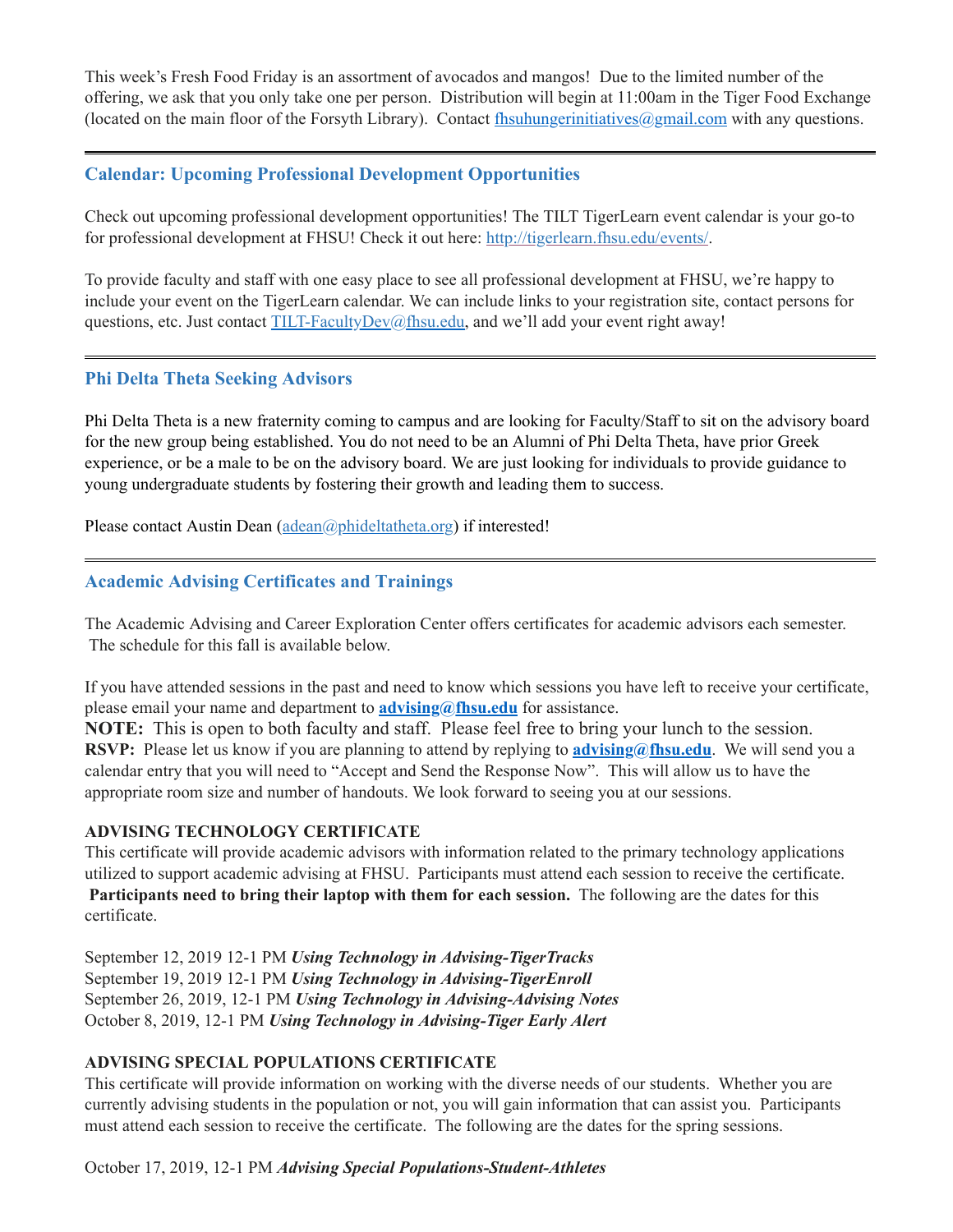October 31, 2019, 12-1 PM *Advising Special Populations-International Students* November 7, 2019, 12-1 PM *Advising Special Populations-Students with Disabilities* November 21, 2019, 12-1 PM *Advising Special Populations-Transfer Students*

### **ACCESS for Student Success Advisor Training**

The ACCESS for Student Success program requires all first-time freshman to meet with their academic advisor six times throughout the first year (three in the fall, three in the spring). These trainings sessions will provide information on content and delivery methods that can assist advisors in the planning and execution of fall ACCESS II and ACCESS III meetings.

September 17, 2019, 3-4:30 PM, Trails Room September 25, 2019, 3-4:30 PM, Trails Room

### **NACADA Webinars**

The Academic Advising and Career Exploration Center and Office of Student Affairs will be hosting the following webinars from NACADA: The Global Community for Academic Advising thanks to the generosity of the Office of Student Affairs. These webinars are open to faculty and staff.

Thursday, November 14, 2019 1:00 PM – 2:00 PM All I Need to Know (about Academic Advising) I Learned...

Wednesday, December 11, 2019 1:00 PM – 2:00 PM Academic Advising and Trans Equity: Building our Tomorrow

### <span id="page-3-0"></span>**STEPS to Success Wellness Program**

"STEPS to Success Wellness Program. If you are interested in learning tips to improve your overall health and potentially add years to your life, you are invited join the staff and faculty of Fort Hays State University for a Wellness Program. This free of cost, 8-week program will provide information to you about how you can decrease weight and increase physical activity in simple ways. It will teach you tricks you can use daily to improve your overall health. Participation is voluntary. If you are interested in participation, please sign up through this Doodle Poll link for more information and for your personal and confidential measurement time : [https://doodle.com/poll/h3h6ztqnp4igqxxe"](https://doodle.com/poll/h3h6ztqnp4igqxxe)

STEPs Towards Success is a wellness program that will go from September 11, 2019 to October 30, 2019. This program is a collaborative program between the Tiger Wellness Center, Student Health Center, and DNP Student Vicki James. Faculty and staff are invited to sign-up with a 4 digit code they create (to de-identify names) through the following Doodle Poll for body measurements on 9/16/19. Final measurements will be taken on 10/30/19. During this program faculty and staff who choose to participate will be given the opportunity to attend presentations and wellness events aimed towards healthy physical activity and nutrition. Participation is voluntary and participants can withdraw at any time. To sign-up for a time for measurements, please click the following doodle link: <https://doodle.com/poll/h3h6ztqnp4igqxxe>

# <span id="page-3-1"></span>**Novels for Hope**

**Novels 4 Hope**: *Diversity Book Club*, is a dynamic book club bringing students, faculty, and staff together to explore current social justice issues & diversity topics. Student Engagement will host the club in reading four books throughout the year. The book selection is a mixture of fiction & non-fiction literature to appeal to a variety of demographics. Our purpose for Novels 4 Hope is to keep conversation continuous on campus among students, faculty & staff on issues of race, religion, ethnicity, sexuality and gender.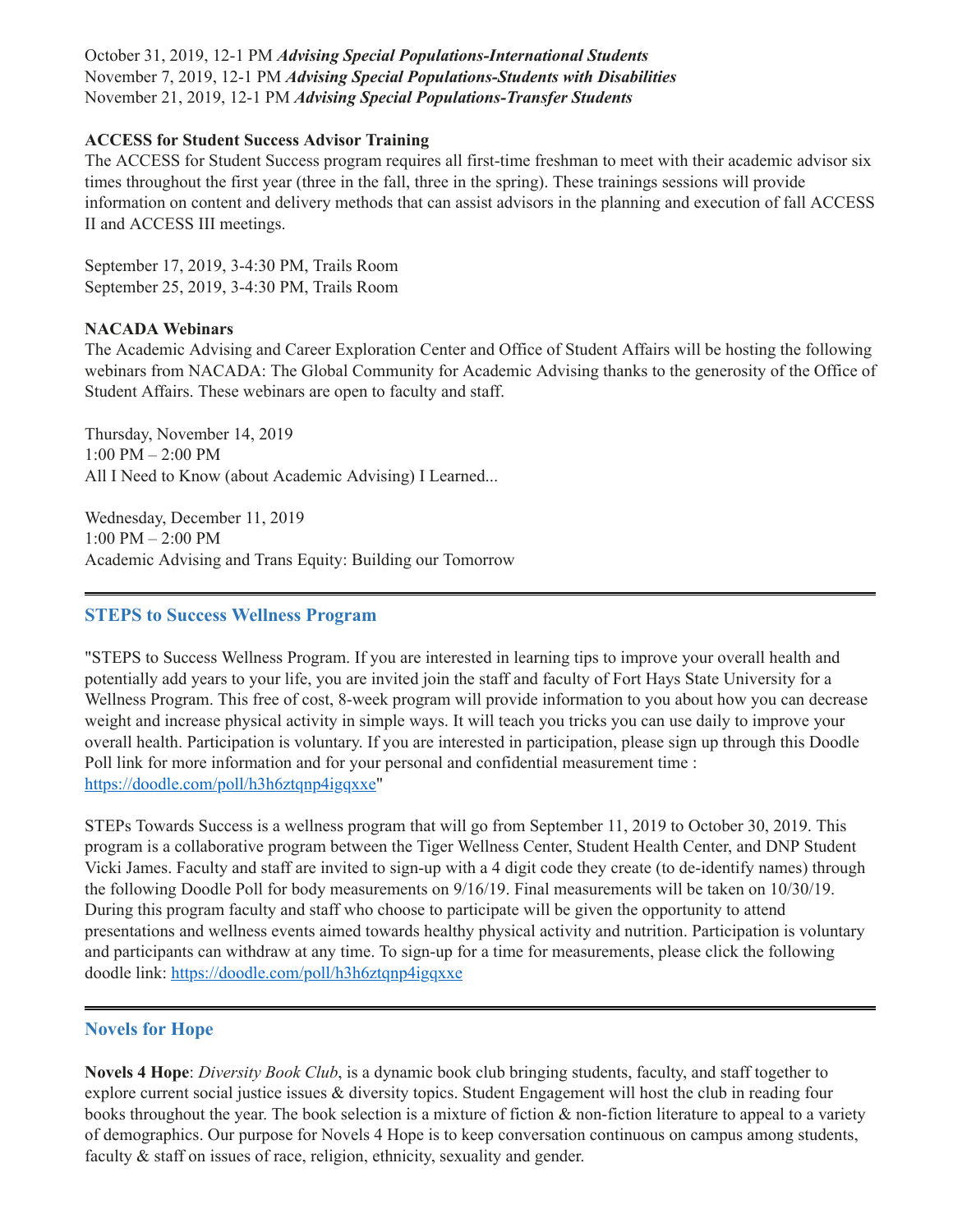Our first Novels for Hope book is: Sissy by Jacob Tobia. The sign-up for the first novel will open on Tigerlink on Friday, September 20 and run through Friday, October 4. You cannot register for this until NEXT FRIDAY. At that time, you can access the following link: <https://tigerlink.fhsu.edu/submitter/form/start/339261>

The first 30 people to sign-up will receive a copy of the book. For questions please contact  $\frac{diversity}{a}$ fhsu.edu

# <span id="page-4-0"></span>**Memorial Union New Food Options**

Attention FHSU Students, Faculty, & Staff: The Memorial Union will be introducing a new food concept in Union Station, and we want YOUR vote! Click on the link below and give us your feedback online at [https://baseline.campuslabs.com/fhsu/mudsf2019](https://baseline.campuslabs.com/fhsu/mudsf2019?fbclid=IwAR3O8zzAn7DkBeKqLu3iaV89j9ZSiFTkA9kTScfRPj9T1CWy5ScyAvUwaG0)

# <span id="page-4-1"></span>**Safe Zone Trainings**

To honor LGBTQ+ History month, we will begin to offer Safe Zone trainings during the month of October. There are a variety of dates and times that you can attend a training. Each date has a maximum capacity of 20 participants for the two hour training. Depending on interest, there may be more dates and times added. To sign up, please visit Tigerlink at <https://tigerlink.fhsu.edu/submitter/form/start/344353>

For questions please contact Tina Wolbert, thwolbert@fhsu.edu

# <span id="page-4-2"></span>**Sealed Bid Auction of Surplus Property**

Fort Hays State University is holding a sealed bid auction to dispose of a variety of surplus items.

Details are available at: <http://www.fhsu.edu/physicalplant/Auction-Information/>

Bids must be received in the Physical Plant office, Brooks Building 109, by 10:00 a.m. on Wednesday, September *18, 2019.*

# **EVENTS**

<span id="page-4-4"></span>**Café May Mondays: Fresh Asian Cuisine available at Forsyth Library** September 16, 2019 Lunch: starting at 11:30am\* Forsyth Library, South Study Area \*Food served until sold out

The tradition continues with Café May Mondays. Visit Forsyth Library and enjoy fresh Asian cuisine for lunch every Monday during the Fall 2019 semester.

The menu will feature different items each week. Payment is accepted via cash, card, or check and the suggested donation will be posted weekly.

<span id="page-4-3"></span>Like Forsyth Library on social media @fhsulibrary to learn more.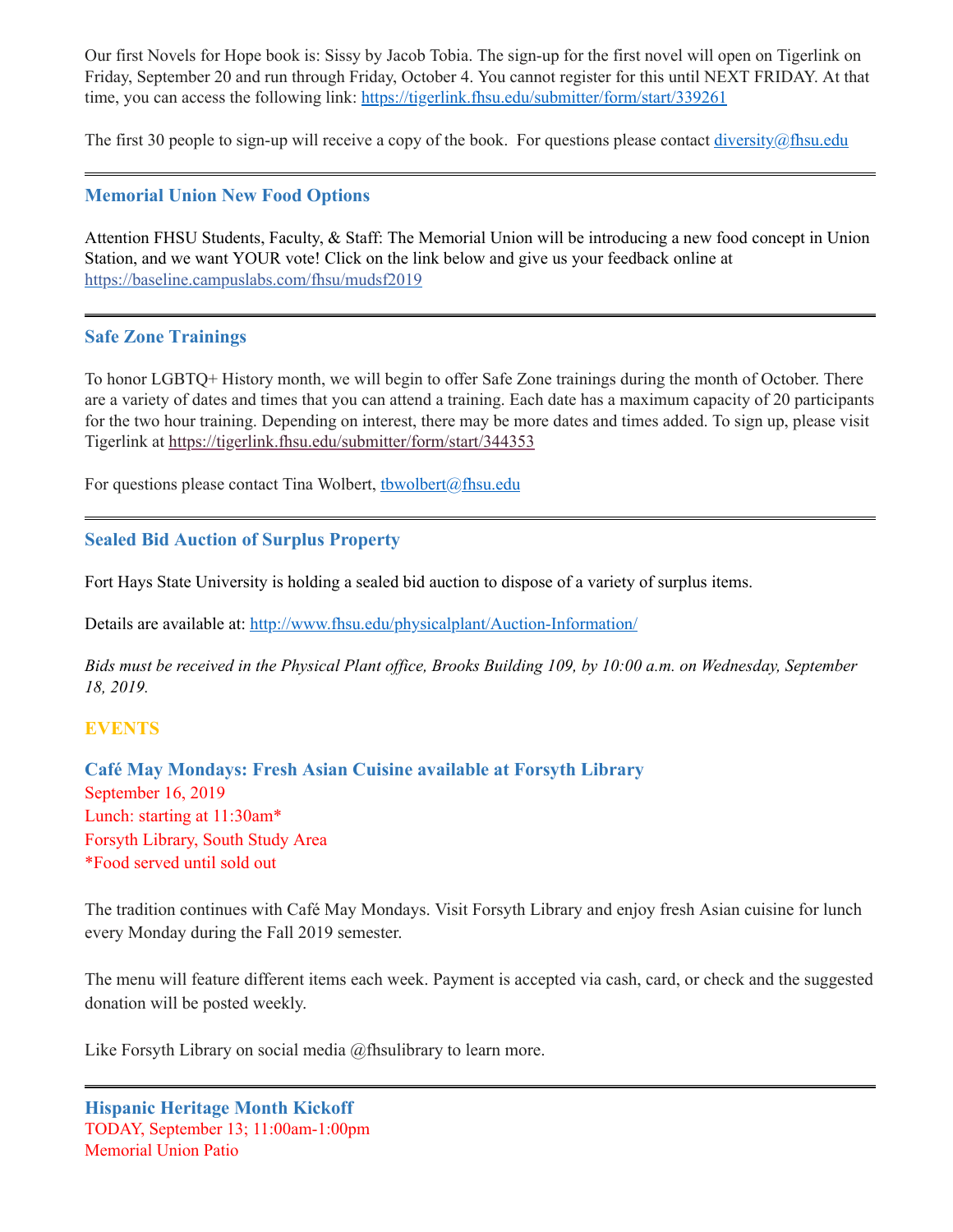Hispanic Heritage Month Kickoff on Friday, September 13 from 11-1. Come celebrate with tacos, friends, and information about Hispanic Heritage month. Food will be served at approximately 11:30. Hosted by Student Engagement (785-628-4664). For questions please e-mail Tina Wolbert (thwolbert  $(a)$ fhsu.edu)

<span id="page-5-0"></span>**Mid-Autumn Festival Celebration Gala** Sunday, September 15; 7:30-9:00 pm FHSU Memorial Union, Ballroom

CSSA (Chinese Students and Scholars Association) is inviting you to attend the Mid-Autumn Festival Celebration Gala! There will be various programs such as dance, singing, magic show, etc. Mid-Autumn Festival is an important festival in China and it is to reunion families and celebrate the harvest. This festival is also celebrated by several other Asian countries. Food will be provided. The event is free and open to everyone, please come and join us to celebrate together with the students.

<span id="page-5-1"></span>**Making YOUR Mark: FHSU Career Readiness Week** September 15-18; Times listed below

Make plans for you and your students to join in on a variety of professional development activities planned for September 15-18. For more information, visit [www.fhsu.edu/career/makingyourmark.](http://www.fhsu.edu/career/makingyourmark) Registration for events is available through [Handshake.](https://fhsu.joinhandshake.com/login)

**Sunday, September 15 [Tailored](https://fhsu.joinhandshake.com/events/316471/share_preview) for Tigers Open House** 6:00 PM to 8:00 PM | Forsyth Library, Room 039

**Monday, September 16**

**[Etiquette](https://fhsu.joinhandshake.com/events/324687/share_preview) Dinner** 7 PM | Memorial Union, Fort Hays Ballroom \*Cost: \$10 (Attend the Etiquette Dinner & Networking Reception for a **package [discount](https://fhsu.joinhandshake.com/events/324702/share_preview)**.) **Registration deadline is 9/9.** *Attire for the event is business professional dress.*

**Tuesday, September 17**

**Career Readiness [Conference](https://fhsu.joinhandshake.com/events/323674/share_preview)** 9 AM to 12:30 PM | Memorial Union, 2<sup>nd</sup> floor **Mock [Interview](https://fhsu.joinhandshake.com/jobs/2908242/share_preview) Day** 11 AM to 4:30 PM | Memorial Union, Fort Hays Ballroom (Advance sign-up required) **How to get into [Graduate,](https://fhsu.joinhandshake.com/events/330263/share_preview) Law, or Medical School | Memorial Union, Stouffer Lounge** 1:30-4:30 PM **[Networking](https://fhsu.joinhandshake.com/events/324701/share_preview) Reception** 6:30 PM | Robbins Center, Eagle Communications Hall \*Cost: \$5 (Attend the Networking Reception & Etiquette Dinner for a **package [discount](https://fhsu.joinhandshake.com/events/324702/share_preview)**.) **Registration deadline is 9/9.** *Attire for the event is business professional dress.*

### **Wednesday, September 18**

**Textron [Diversity](https://fhsu.joinhandshake.com/events/325966/share_preview) Meet & Greet** 9 AM to 10 AM | Memorial Union, Pioneer Room **Career & [Internship](https://fhsu.joinhandshake.com/career_fairs/11008/student_preview) Day** 10 AM to 2 PM | Memorial Union, Fort Hays Ballroom *Professional dress is highly recommended.*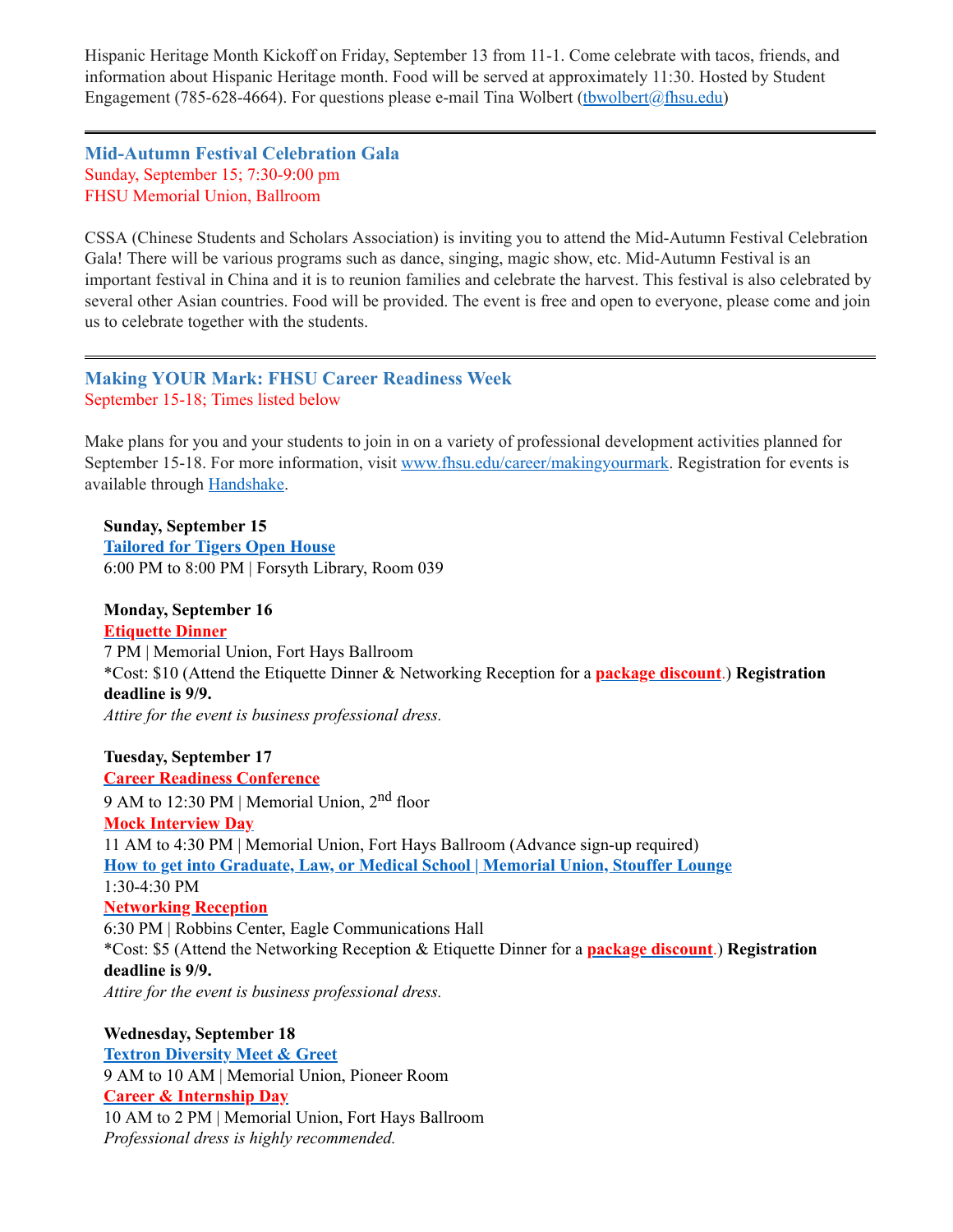### **Study [Abroad](https://fhsu.joinhandshake.com/events/323587/share_preview) Fair** 10 AM to 2 PM | Memorial Union, Stouffer Lounge

\*Bring your TigerID to each event and be entered into a drawing for a new career outfit and consultation *sponsored by JCPenney.*

### <span id="page-6-0"></span>**Victor E. Garden Workday** September 9; 5:00pm Victor E. Garden (located in the meadow next to the Robbins Center)

The Food & Garden Club hosts volunteer work days at the Victor E Garden (located in the meadow next to the Robbins Center) every Monday at 5pm, unless it is raining at the start time. WorkDays generally last 60-90 minutes and will consist of various light gardening tasks. Gloves will be provided, but we recommend that you bring your own water bottle, and wear shoes/clothes that you do not mind getting dirty. You do not need to be a member of the Food & Garden Club to attend, and work evenings are eligible as service hours for the organization of your choice. Contact  $\underline{f}$  hsuhungerinitiatives @gmail.com with any questions. Thank you and have a great day!

<span id="page-6-1"></span>**Science Café Presents: "99 Science Cafés & Beyond"** Monday, September 16; 7:00pm FHSU Robbins Center, 1 Tiger Place Street, Hays, KS 67601

Presenter Dr. Paul Adams, Dean of College of Education, Anschutz Professor of Education and Professor of Physics, Fort Hays State University

Sponsored by Science and Mathematics Education Institute Free and Open to public

[www.fhsu.edu/smei](http://www.fhsu.edu/smei) [www.twitter.com/FHSUScienceCafe](http://www.twitter.com/FHSUScienceCafe)

<span id="page-6-2"></span>**MDC Workshop – Intermediate Excel: Data Analysis** Wednesday, September 18; 8:30am-12:00pm FHSU McCartney Hall Rm 116

School is back in session, but students don't have to be the only ones learning! The MDC's upcoming workshop *Intermediate Excel: Data Analysis* will explore a practical application of this widely used computer application. In this workshop, FHSU's Dr. Emily Breit will teach you how to make data-driven decisions by processing and analyzing large quantities of data and producing user-friendly output. This workshop is for those with a solid foundation in Microsoft Excel who wish to explore how to use it for data analysis applications. *Please register by September 11.*

As FHSU faculty and staff, your registration fee is complimentary, thanks to your FHSU Vice President. *Limited funding is available annually per division***.**

If you are an Academic Affairs member & are interested in attending this workshop, contact Hannah Hilker at 785 628-4121 or [hehilker@fhsu.edu](mailto:hehilker@fhsu.edu)

<span id="page-6-3"></span>Registration can be completed online at <https://webapps.fhsu.edu/MDC2.0/Default.aspx> or by calling Hannah Hilker at (785) 628-4121.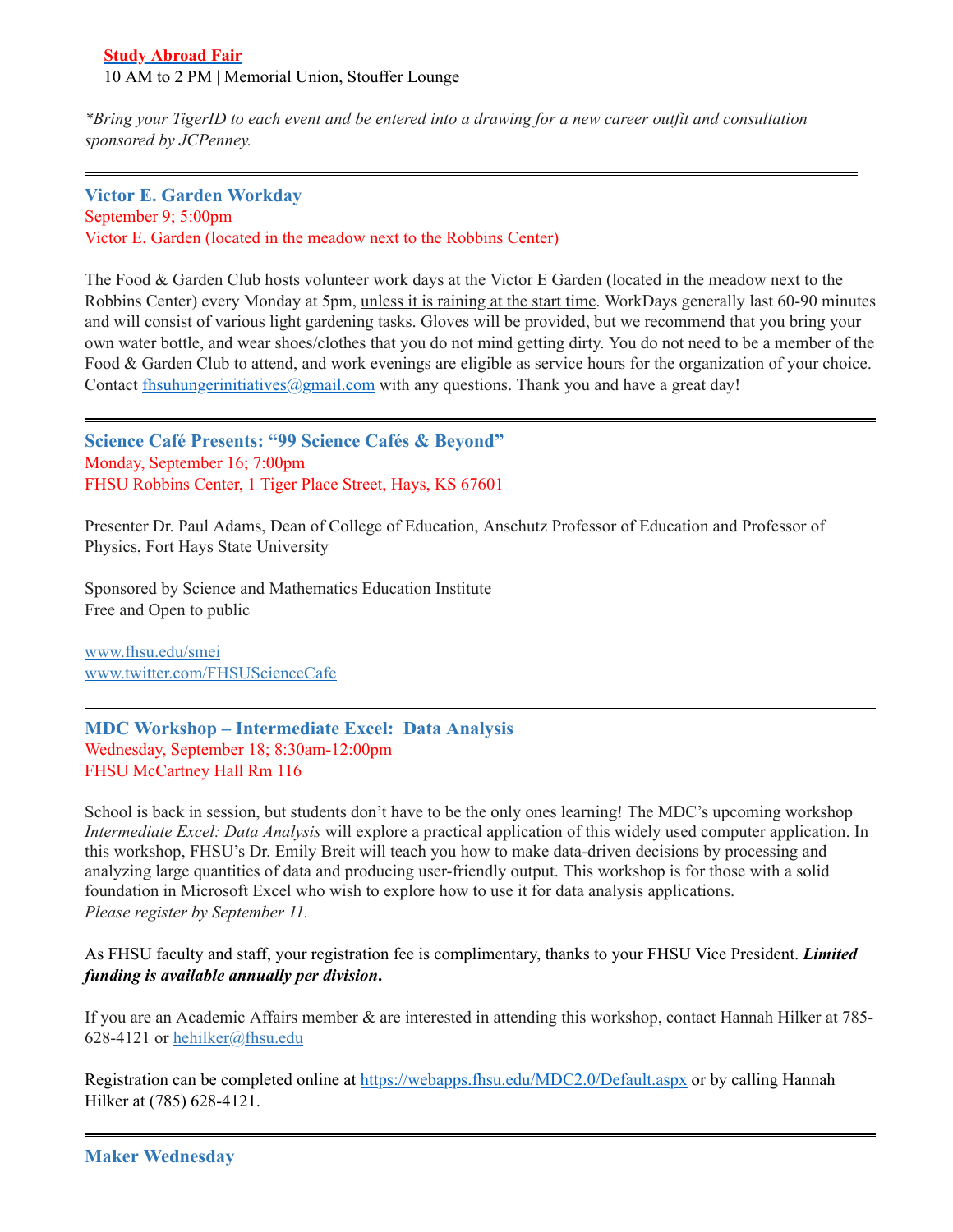Come to Makerspace and learn how to convert any jpeg. image to a 3D Printed Lithophane. [www.fhsu.edu/smei](http://www.fhsu.edu/smei)

Sponsored by Science and Mathematics Education Institute and Forsyth Library

<span id="page-7-0"></span>**2 nd Annual Mac N' Cheese with AGD** Wednesday, September 18; 4:30pm-7:00pm AGD House (409 W. 8<sup>th</sup> Street)

Come support Alpha Gamma Delta at our Second Annual Mac N' Cheese with AGD on September 18th from 4:30-7:00! Only \$5 for unlimited Mac and Cheese!!

Buy tickets in advance in the Union for \$5! Tickets will also be sold at the door for \$7. We hope to see you there!!

There is also a Mac & Cheese contest! Please contact Taylor Galbraith if you would like to enter. Her number is (316) 250-4113 (Call or Text) and  $trg \frac{\text{argalbraith}}{\text{partial.mail.fhsu.edu}}$ .

<span id="page-7-1"></span>**KWEC Butterfly Festival**  Saturday, September 21; 9:00am – 12:30 pm Kansas Wetlands Education Center

All things "butterfly" will be the focus of the Kansas Wetlands Education Center's Butterfly Festival from 9 a.m. to 12:30 p.m. on Sept. 21. Highlighting this year's festival will be Butterfly Magic Show with "The Instars". Other favorite activities include catching and tagging monarch butterflies, butterfly crafts and games, an insect zoo, an exhibit bee hive, refreshments, and door prizes.

The event is free and open to the public. For more information contact KWEC at 1-877-243-9268 or visit [http://wetlandscenter.fhsu.edu](http://wetlandscenter.fhsu.edu/) . The Kansas Wetlands Education Center is a branch of the Werth College of Science Technology and Mathematics and is located at Cheyenne Bottoms, near Great Bend, KS. The Center is open Mon-Sat 9am-5pm and Sun 1-5pm. Admission is free.

<span id="page-7-2"></span>**TILTed Tech Mini-Conference: Accessibility and Blackboard Ally** Monday, September 30; 12:00-3:00pm Memorial Union, Stouffer Lounge Registration: [bit.ly/TILTedAlly](http://bit.ly/TILTedAlly)

Are your courses accessible to ALL students? Learn about Ally, a new accessibility feature in Blackboard, best practices, and other tools to make your courses and content more accessible.

### **Mini-Conference Sessions:**

· **Noon - 12:10PM**

Lunch (Meal provided by the Office of the Provost)

- · **12:10 - 12:40PM** When Things Aren't Accessible By Jennifer Pfeifer and Ryan Haxton (Kelly Center)
- · **12:45 - 1:15PM**

Creating and Adapting Content for Accessibility By Claire Nickerson (Forsyth Library)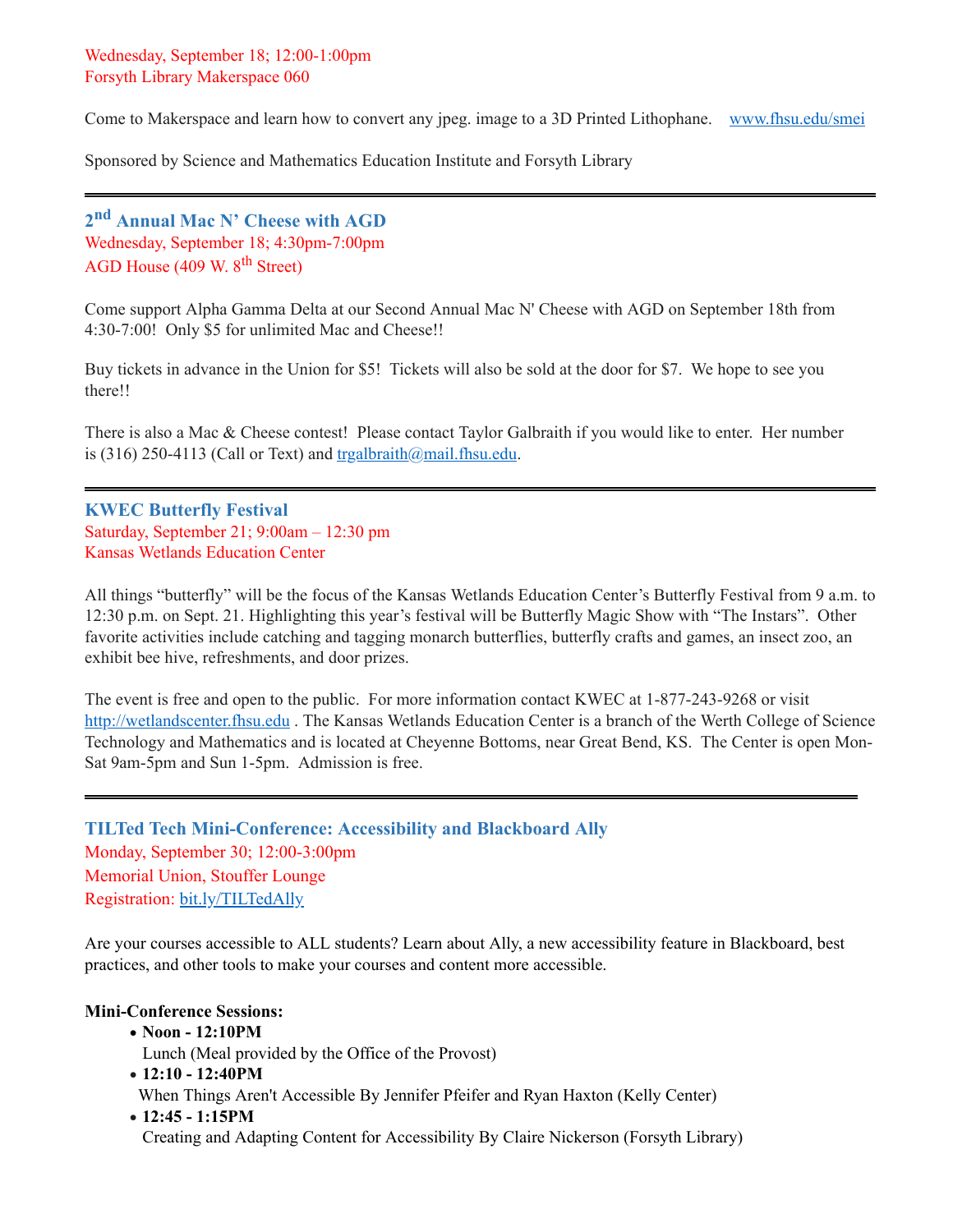- · **1:15 - 1:30PM** Break
- · **1:30 - 2:30PM**
- Blackboard Ally Interactive Workshop By Dr. Andrew Feldstein (TILT) and Faculty Panel
- · **2:30 - 3:00PM**

Closed Captioning and Media By Molly Barnett (TILT)

TILTed Tech is a series of mini-conferences for faculty and staff development that inspire teaching, scholarship and technology. The series is sponsored by Dr. Andrew Feldstein, Assistant Provost of Teaching Innovation and Learning Technologies (TILT), Deborah Ludwig, Dean of Forsyth Library, and Mark Griffin, Director of Technology Services, with free lunch tickets provided by the Office of the Provost.

# **Register Today:** [bit.ly/TILTedAlly](http://bit.ly/TILTedAlly)

The sessions will be recorded. Please use the registration form and select the option for off-campus and international faculty to request access to the videos to view on their own time.

Questions? Contact Cyndi Landis at [cllandis2@fhsu.edu.](mailto:cllandis2@fhsu.edu)

<span id="page-8-0"></span>**MDC Workshop – CliftonStrengths Engaged** Tuesday, October 1; 9:00am-4:00pm FHSU Memorial Union – Stouffer Lounge

If you've already taken the MDC's workshop CliftonStrengths Essentials and want to explore your strengths even further, now's your chance! After exploring your top 5 talent themes in their previous Strengths workshop you will now have the opportunity to unlock and explore all 34 of your talent themes. In this workshop you will hone your top 5, understand your top 10, and manage your bottom 5 strengths while learning how each one contributes to unique partnerships and teams. Registration for this workshop is \$259. *Please register by September 24.*

As FHSU faculty and staff, your registration fee is complimentary, thanks to your FHSU Vice President. *Limited funding is available annually per division***.**

If you are an Academic Affairs member & are interested in attending this workshop, contact Hannah Hilker at 785- 628-4121 or [hehilker@fhsu.edu](mailto:hehilker@fhsu.edu)

Registration can be completed online at <https://webapps.fhsu.edu/MDC2.0/Default.aspx> or by calling Hannah Hilker at (785) 628-4121.

<span id="page-8-1"></span>**Rural and Independent Innovators Conference** Tuesday, October 15; 8:00am-4:30pm Robbins Center

The Rural and Independent Innovators Conference is being held on **October 15 th , 2019** from 8:00 AM – 4:30 PM at the Robbins Center on Fort Hays State University's campus. This conference is for product and technology innovators who want to know when and how to advance with their ideas.

Please visit the conference website link for more information regarding the event: [https://www.ksinnovator.com/](https://linkprotect.cudasvc.com/url?a=https%3a%2f%2fwww.ksinnovator.com%2f&c=E,1,VmjRgormpxBBwnH0rotD4QTRl5JXVsVpT5lDsDRIxeQjZM9QtBPyYRn-Nbro7QLgMS3uD1KyfOBYrnVhuDyqC2edXlbzdCu1z5tqRlqNNlA9zc5GTQ,,&typo=1)

Register by October 10<sup>th</sup> at: <https://ksbdc.ecenterdirect.com/events/25104>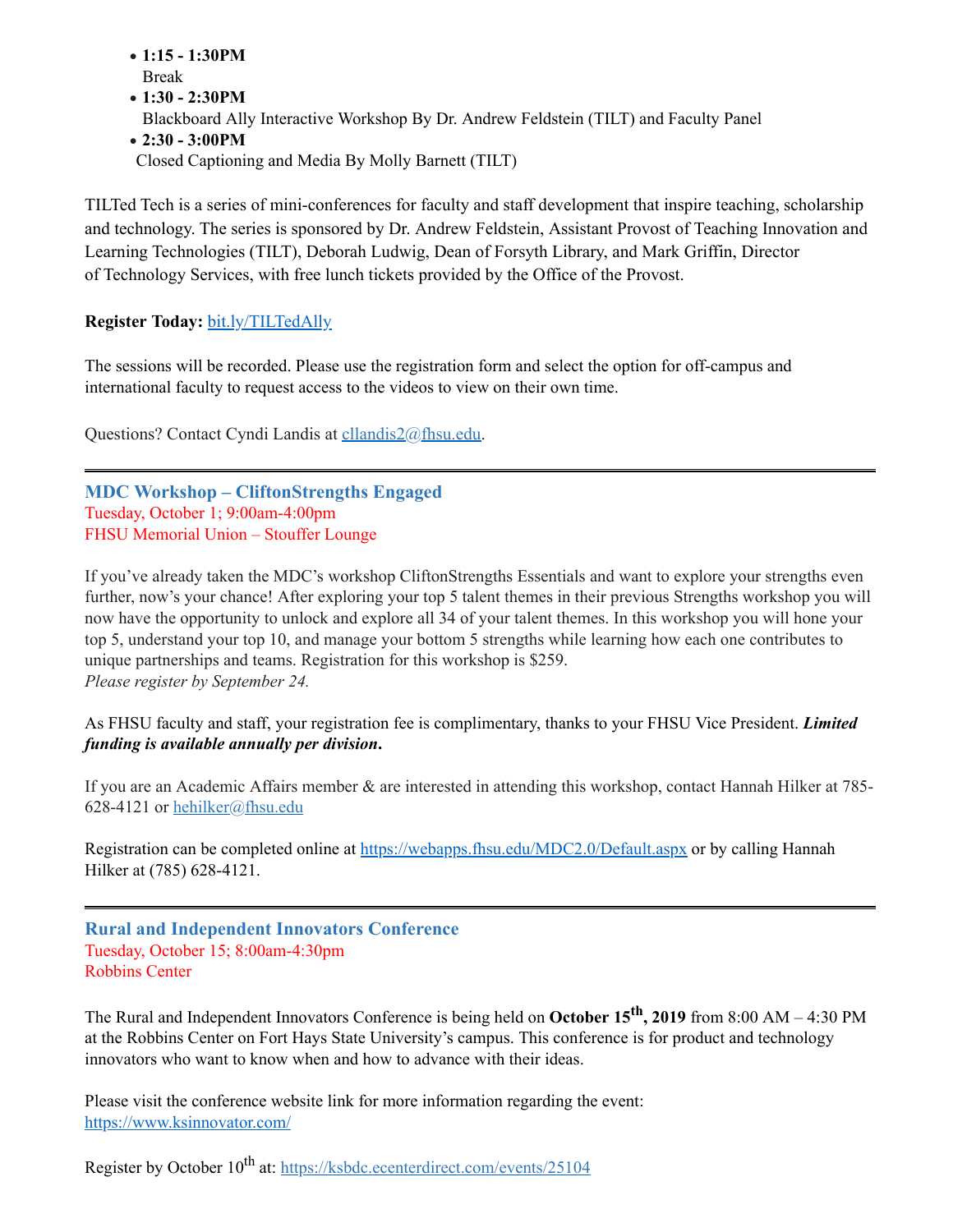Feel free to contact our office at 785-628-5615 for more information.

<span id="page-9-0"></span>**WKHRMA October Seminar – 10 Complimentary Spots Available!** Wednesday, October 23, 2019 Registration: 8:30 a.m. / Seminar: 9 a.m. – 3 p.m. / Networking Reception to follow Robbins Center – Eagle Communications Hall

The Western Kansas Human Resource Management Association (WKHRMA) welcomes the Tiger Family to our annual October Seminar. Come hear from attorneys Melody Rayl & Lauren Sobaski of Fisher & Phillips LLP on some of the most pressing matters facing the workplace today. We will discuss issues about changing marijuana laws, inclusion, audits, retaliation claims, and more.

Provost Jill Arensdorf has generously agreed to fund **TEN** registrants from FHSU's Division of Academic Affairs.

Want one of the ten spots for faculty & staff? These complimentary registrations are first come, first served! Email Hannah Hilker, [hehilker@fhsu.edu](mailto:hehilker@fhsu.edu) today to reserve your spot at the seminar.

### **SHARE WITH STUDENTS**

### <span id="page-9-1"></span>**Student Organization Renewal is Now Open!**

The renewal form can be accessed from the organization's profile page on TigerLink at [https://tigerlink.fhsu.edu/.](https://tigerlink.fhsu.edu/) To renew an organization, you must have access to manage the page. Once you are prepared to register, carefully review the application instructions on the TigerLink form.

The registration process must be completed by **Friday, September 20, 2019.** If an organization fails to complete the renewal process they will lose their status as a Recognized Student Organization and all the benefits available to student organizations. In addition to completing the registration process, at least one representative from each organization is required to attend one of the Student Organization Meetings. These meetings are scheduled for September 4<sup>th</sup> through the 6<sup>th</sup>, with times and session details located on TigerLink [https://tigerlink.fhsu.edu/.](https://tigerlink.fhsu.edu/) The meetings will be held in Student Engagement (formerly the Center for Student Involvement) located in the lower level of the Memorial Union.

If you have any questions or concerns, Student Engagement (formerly the Center for Student Involvement) please contact at 785-628-4664 or  $csi(\omega)$ fhsu.edu.

### <span id="page-9-2"></span>**Student Organization Registration and Homecoming Registrations**

#### **Student Organization Registration**

The deadline to register student organizations for the 2019-2020 Academic Year is Friday, September 20<sup>th</sup>! The renewal form can be accessed from the organization's profile page on TigerLink at [https://tigerlink.fhsu.edu/.](https://tigerlink.fhsu.edu/) In addition to completing the registration process, at least one representative from each organization was required to attend one of the Student Organization Meetings hosted on September 4, 5, and 6. Those organizations who were not able to attend a meeting will receive follow-up information. Even if your student organization has not yet been approved on TigerLink, the organization will not be penalized as long as the renewal form has been submitted by the deadline. If an organization fails to complete the renewal process they will lose their status as a Recognized Student Organization and all the benefits available to student organizations. An official approval notice will be provided by the Center for Student Involvement.

#### **Oktoberfest Registration**

To participate in Oktoberfest, student organizations are required to submit a booth request on TigerLink by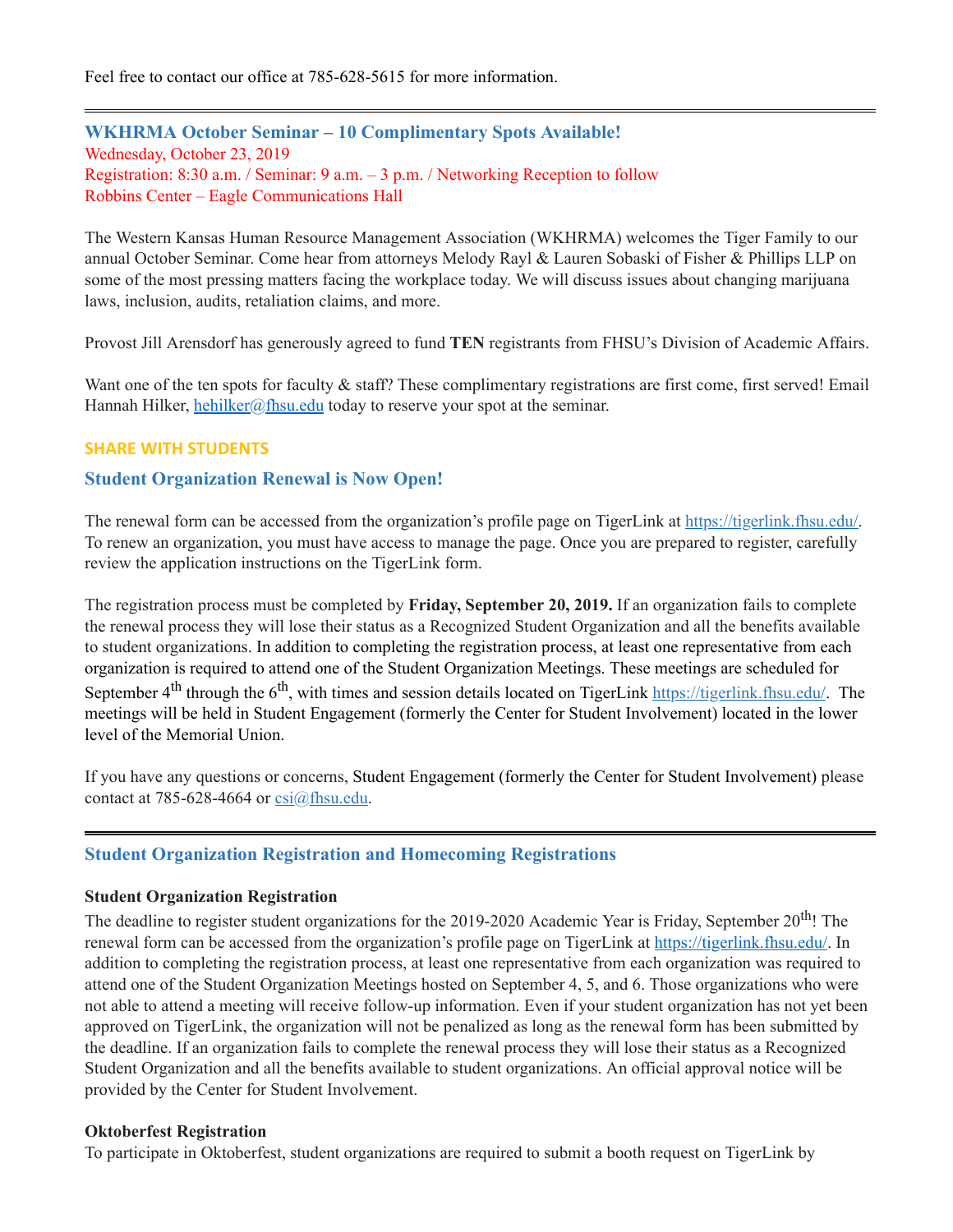September 16th and provide details on preferred booth size and any items which will be sold. All graphics must be uploaded in the form for approval by the Homecoming Committee.

### **Homecoming Royalty Nominations**

With Homecoming 2019 fast approaching, student organizations are also able to nominate King and Queen candidates. Each student organization may nominate one King and one Queen candidate at which point those individuals must complete the nomination form on TigerLink by September 16th. The Homecoming Committee will review nominations and once applications are scored, additional information will be provided to the ten finalists as well as those who do not advance.

### **Student Organization Competition Registration**

To participate in the student organization competition, an organization must register through TigerLink on the Center for Student Involvement's page by October 6th. This competition will run through the duration of Homecoming week and will include a chalking competition, a relay, and "Yell like Hell," a creative chanting competition.

### **Homecoming Parade Registration**

[Organizations](https://www.fhsu.edu/homecoming/parade/index) are welcome to participate in the 2019 Homecoming Parade. To do so, please visit the homecoming website for further details and instructions on how to sign up!

If you have any questions or concerns, please contact the Center for Student Involvement at 785-628-4664 or [csi@fhsu.edu](mailto:csi@fhsu.edu)

# <span id="page-10-0"></span>**Parking in North Lot at Lewis Field**

### **Students**

We are asking for your help with short-term parking at Lewis Field during home football game dates. Our five home games are  $9/12$ ,  $9/28$ ,  $10/12$ ,  $10/26$  and  $11/9$ . We have painted numbers on spots that have been sold for the season and are requesting that you don't park in those spaces on these game dates. We are encouraging you to get involved with the Tiger Tailgating and game day atmosphere by participating in any other open spot in the lot. Tailgating opens 4 hours prior to kickoff and is a great way to get pumped up for a Tiger football game.

For a list of Tiger Tailgating Guidelines please visit [https://fhsuathletics.com/documents/2015/10/1/Tiger\\_Tailgating\\_Guidelines.pdf](https://fhsuathletics.com/documents/2015/10/1/Tiger_Tailgating_Guidelines.pdf)

### <span id="page-10-2"></span><span id="page-10-1"></span>**Tiger Team Announcement**

"Interested in Tiger Team, Apply today!!" Tiger team is a great way to get involved and to help new and incoming students get adjusted to Hays, and the campus! Here is the link to apply. <https://tigerlink.fhsu.edu/submitter/form/start/336648>

### **FHSU/Dane G. Hansen Internships**

There are seven paid internships for Fall 2019 in Hays available through the FHSU/Dane G. Hansen Internship program. These internships are exclusively for FHSU students.

Most of the internships do not require a specific major. There are opportunities for students interested in marketing, graphic design, IT, community development, sports marketing, and optometry.

All of the internships are posted in Handshake. Students can go to <https://fhsu.joinhandshake.com/login> and log in with their TigerNetID, then click on the **Jobs** tab and in that search bar, type **FHSU/Dane G Hansen Internships**.

The application deadline is September 30.